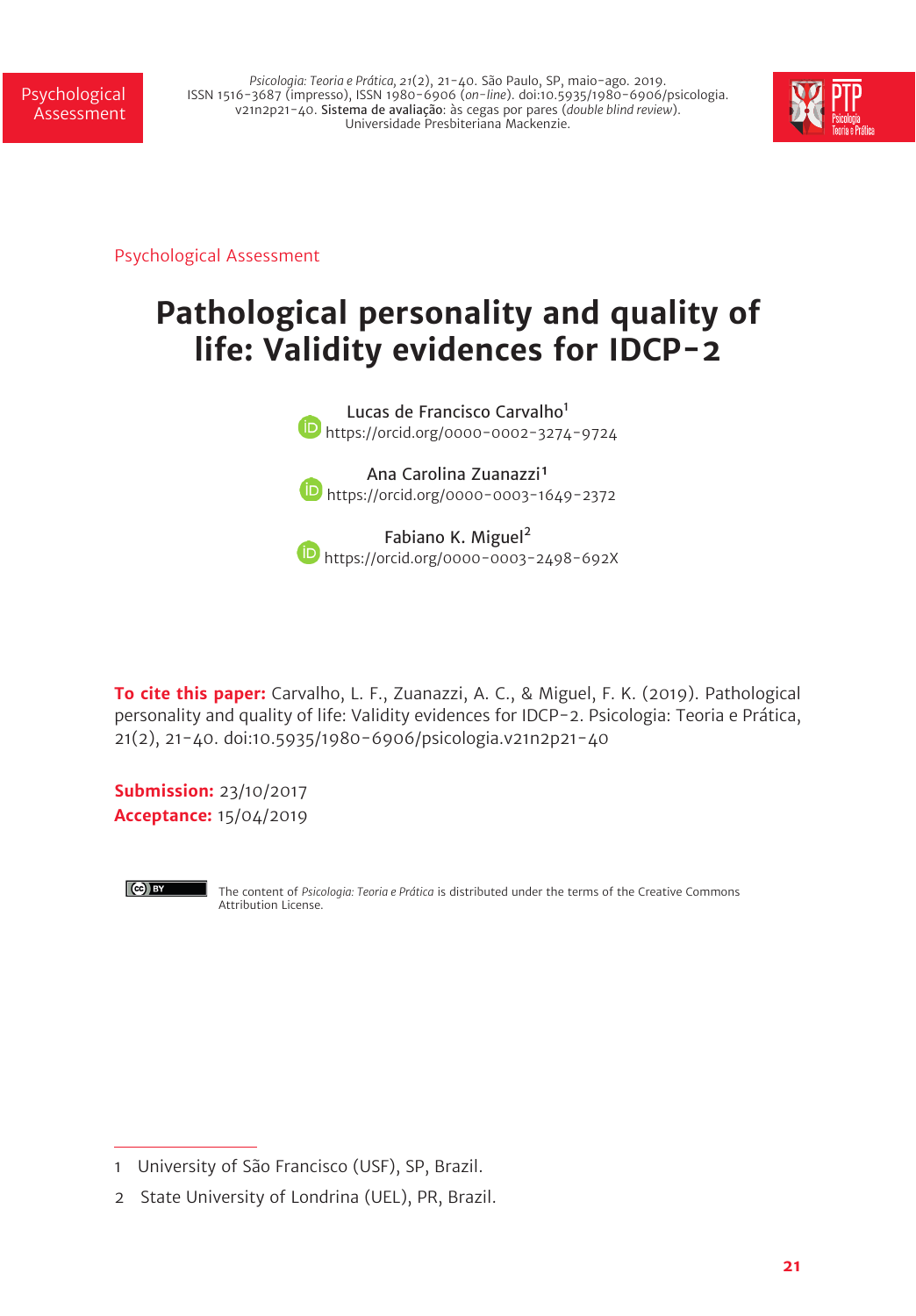#### **Abstract**

This study aimed to investigate validity based on external criteria, i.e., the quality of life, of the Dimensional Clinical Personality Inventory 2 (IDCP-2), an instrument that assesses pathological personality traits. 1618 Brazilians answered IDCP-2, WHOQOLbref, PANAS, and Life Satisfaction scale. The results indicated negative correlations between specific domains of IDCP-2 and life satisfaction and experience of positive affects. Regression analysis using IDCP-2 domains as independent variables and scores from PANAS, life satisfaction, WHOQOL, and clinical sociodemographic variable as dependent variables showed predictive capacity from .27 (life satisfaction) to .48 (general life quality). Our findings indicate that IDCP-2 could be used as an indicator of the absence or the lack of positive outcomes presently investigated. Mostly, we found that presenting high scores on Self-sacrifice and Isolation and low scores on Conscientiousness is indicative of the poor quality of life.

**Keywords:** quality of life; personality; personality disorders; psychological testing; personality assessment.

# **PERSONALIDADE PATOLÓGICA E QUALIDADE DE VIDA: EVIDÊNCIAS DE VALIDADE PARA O IDCP-2**

#### **Resumo**

O objetivo deste estudo foi buscar evidências de validade com base em critérios externos (qualidade de vida) para o Inventário Dimensional Clínico da Personalidade 2 (IDCP-2). Participaram do estudo 1.618 brasileiros, que responderam ao IDCP-2, ao WHOQOL-bref, à PANAS e à Escala de Satisfação de Vida. Encontramos correlações negativas entre fatores específicos do IDCP-2 e satisfação com a vida e experiência de afetos positivos. A análise de regressão com dimensões do IDCP-2 como preditores e os escores na PANAS, satisfação com a vida, WHOQOL e variável clínica-demográfica como variáveis dependentes demonstrou capacidade preditiva entre 0,27 (satisfação com a vida) e 0,48 (qualidade de vida geral). Os resultados sugerem que o IDCP-2 pode ser utilizado como indicador da falta ou o rebaixamento quanto aos desfechos positivos presentemente estudados. No geral, encontramos que altas pontuações em Autossacrifício e Isolamento e baixos escores em Conscienciosidade são indicativos de baixa qualidade de vida.

**Palavras-chave:** qualidade de vida; personalidade; transtornos da personalidade; testagem psicológica; avaliação da personalidade.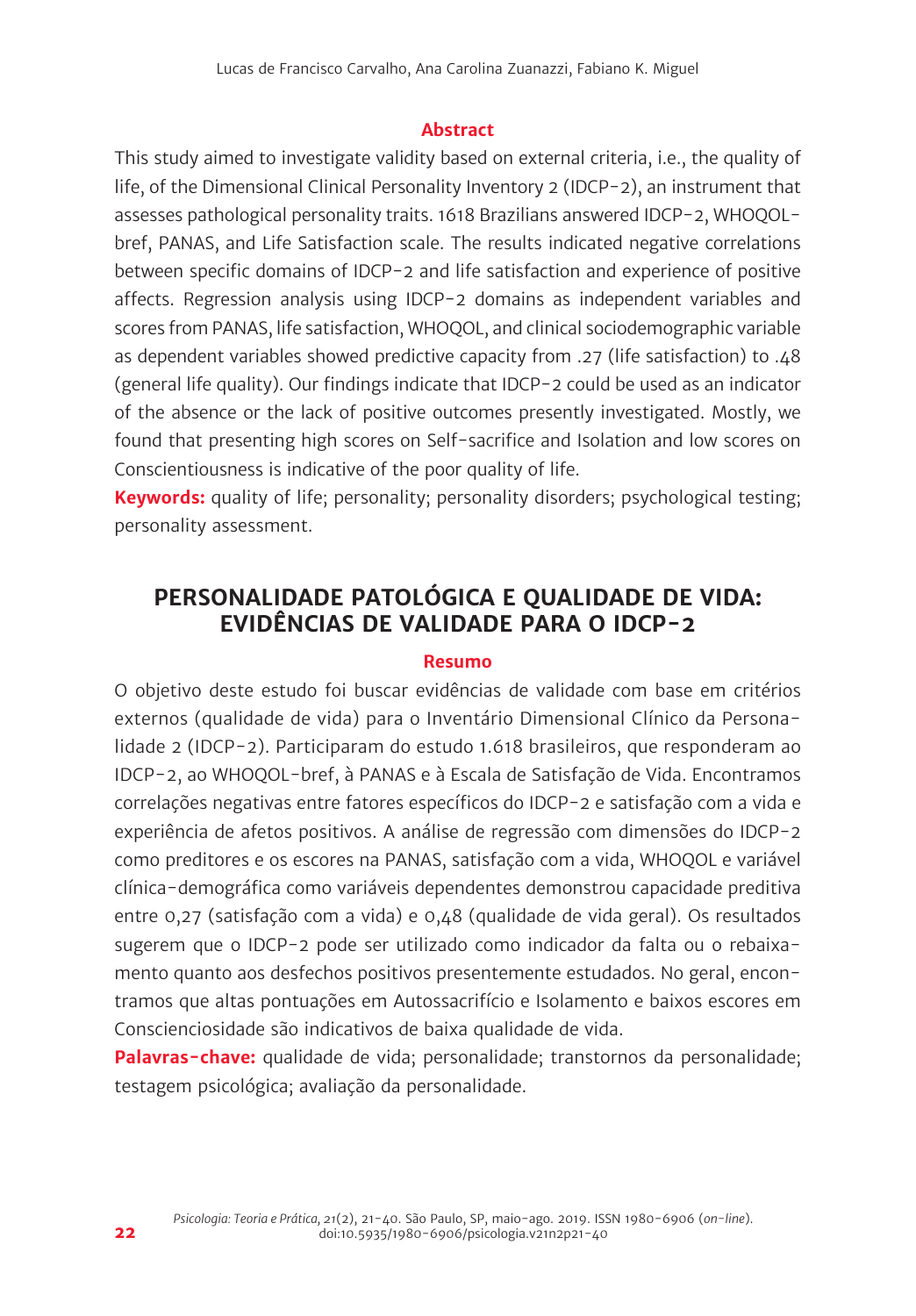# **PERSONALIDAD PATOLÓGICA Y CALIDAD DE VIDA: EVIDENCIAS DE VALIDEZ PARA EL IDCP-2**

#### **Resumen**

Este estudio tuvo como objetivo investigar validez del Inventario de Personalidad Clínica Dimensional 2 (IDCP-2) a partir de criterios externos (calidad de vida). 1618 brasileños contestaron IDCP-2, WHOQOL-bref, PANAS y escala de Satisfacción de Vida. Los resultados indicaron correlaciones negativas entre factores específicos del IDCP-2 y aspectos de la calidad de vida, y experiencia de afectos positivos. El análisis de regresión utilizando dominios IDCP-2 como variables independientes y puntuaciones de PANAS, satisfacción con la vida, WHOQOL y variables socio demográficas clínicas como variables dependientes mostró una capacidad predictiva de .27 (satisfacción con la vida) a .48 (calidad de vida general). Nuestros hallazgos sugieren que el IDCP-2 podría usarse como un indicador de la ausencia o la falta de los resultados positivos investigados actualmente. Encontramos que la presentación de puntuaciones altas en el sacrificio y el aislamiento y puntuaciones bajas en la conciencia es un indicio de la calidad de vida deficiente.

**Palabras clave:** calidad de vida; personalidad; desorden de personalidad; pruebas psicológicas; evaluación de la personalidad.

#### **1. Introduction**

Pathological traits of personality indicate a tendency for the person to present shortcomings and impairments regarding one's self and interpersonal relations (American Psychiatric Association [APA], 2013; Millon, 2011). Individuals with high levels of pathological personality traits, which may constitute a personality disorder, also tend to show a decrease in several global indicators of health and quality of life (Kotov et al., 2017). These impairments can affect the way people think and see the world, their relationships, and the way they experience life. In other words, there is a relation between pathological patterns of personality and the worst experience of positive and negative affects, and lesser life satisfaction (Cloninger & Zohar, 2011; Farrand & Woodford, 2013; Manning, 2000; Narud, Mykletun, & Dahl, 2005).

Findings indicate that the influence of personality disorders is more significant as a predictor of quality of life than sociodemographic or health condition variables, for example (Brunault et al., 2016; Cramer, Torgersen, & Kringlen, 2006). The concept of quality of life summarizes the degrees of satisfaction in several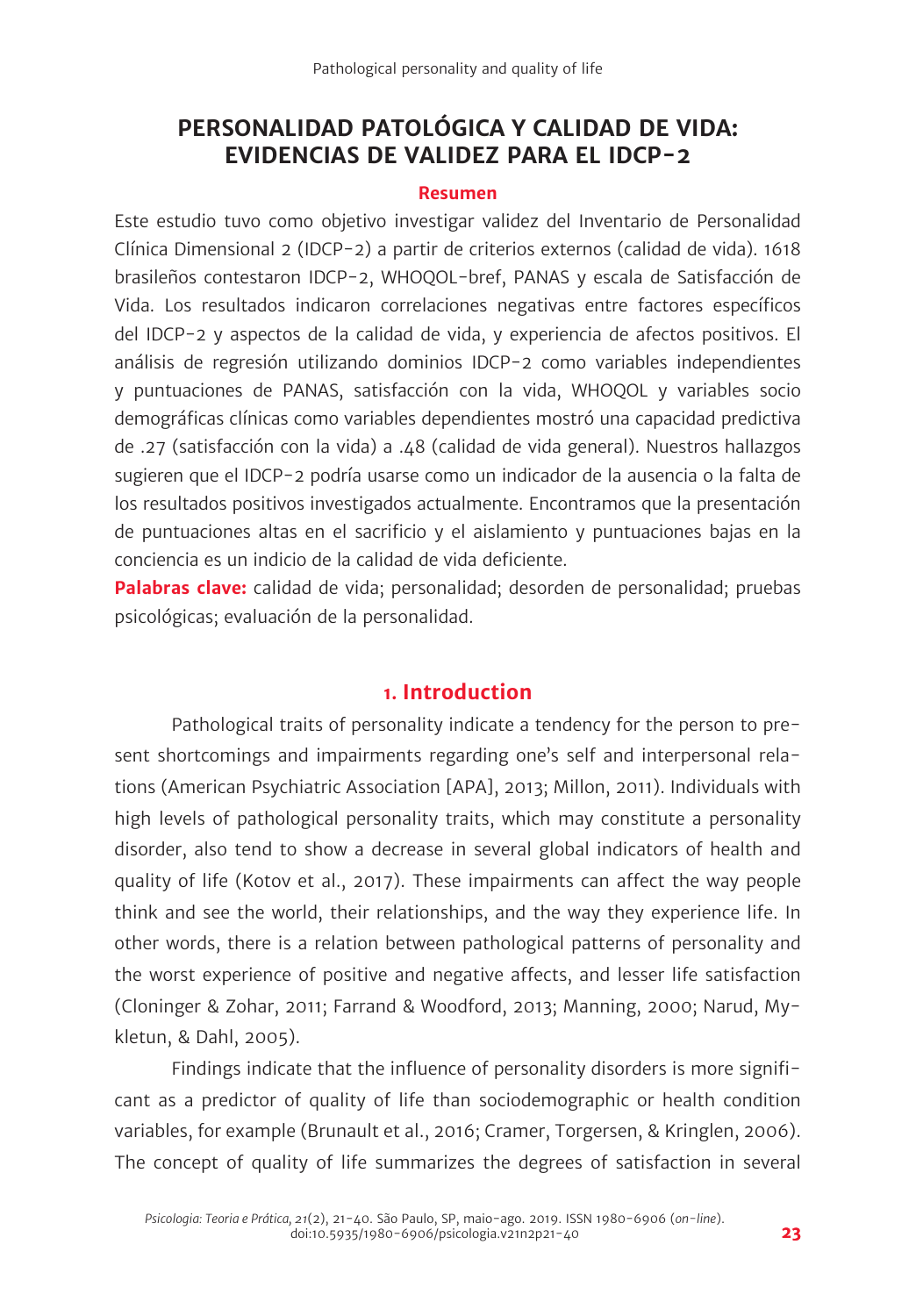domains of life, such as work, family, health, among others (Brief, Butcher, George, & Link, 1993; Karimi & Brazier, 2016; Wilson, 1967). Therefore, quality of life involves the way people experience positive and negative affects in several contexts and their level of satisfaction with conditions presented, which is considered an indicator of health and wellbeing. Because of such a broad definition, measurement of quality of life can refer to a more extensive, unidimensional perspective, such as the individual's perceptions towards life in general, or specific, multidimensional perspective, such as satisfaction with social interactions, with physical health, among others, with measurement scales focusing on either perspective (Acquadro, Conway, Hareendran, & Aaronson, 2008; Cella, 1994; Farquhar, 1995; Felce & Perry, 1995; Fleck et al., 2000).

In a systematic review conducted by Huang et al. (2017), the researchers investigated the relationship between health-related quality of life and personality traits. The results indicated that personality traits such as neuroticism and negative affectivity were related to poorer quality of life, while extraversion and conscientiousness were related to greater perception of quality of life. Also, the authors concluded that personality characteristics have indirect and moderating effects on different domains of quality of life. This influence is greater in psychosocial aspects than physical aspects.

Anderson and Sellbom (2016) evaluated the relations of quality of life with personality disorders in 277 undergraduate students without previous diagnoses. All the personality disorders assessed (antisocial personality disorder, avoidant personality disorder, borderline personality disorder, narcissistic personality disorder, obsessive-compulsive personality disorder, and schizotypal personality disorder) correlated negatively with the perception of the quality of life, indicating the extent of impairment to the individual well-being.

Therefore, measures that assess pathological personality traits are expected to be able to discriminate between people with high and low scores on these global indicators. In the present study, we tested the discriminative capacity of the Dimensional Clinical Personality Inventory 2 (IDCP-2; Carvalho & Primi, 2018), investigating its validity based on external criteria. Specifically, the criteria we used were related to the quality of life, including experiences of positive and negative affects, and life satisfaction. We expected negative and moderate correlations between pathological patterns of personality and life satisfaction, positive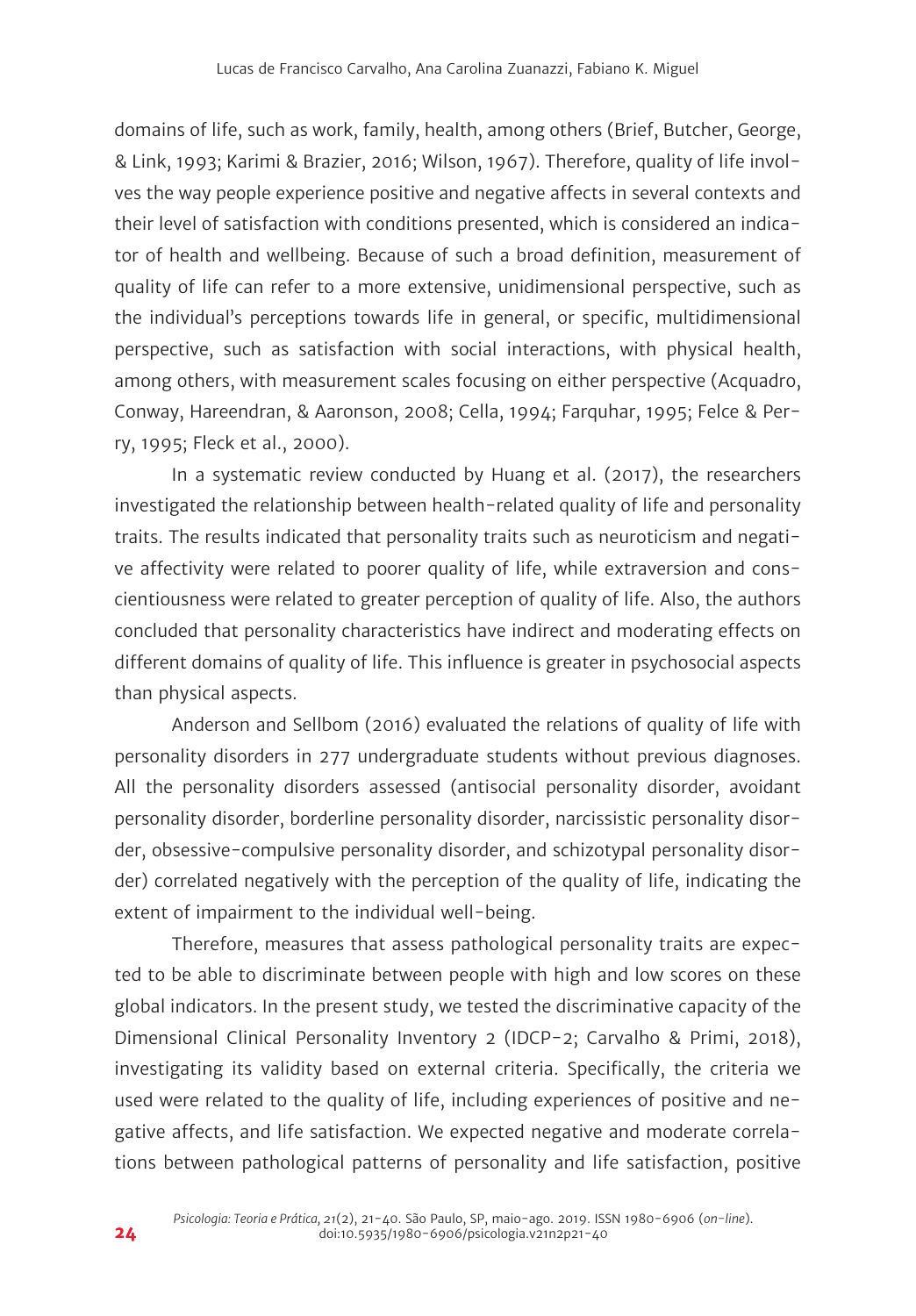experience of affects, and quality of life. In addition, we expected positive and moderate correlations between pathological patterns of personality and experience of negative affects.

#### **2. Method**

## **2.1 Participants**

The participants of this research were 1618 Brazilian people, being 65.7% women, with ages varying from 18 to 70 (M = 27.7; SD = 9.55). Regarding schooling, 1.4% had primary school level, 26.3% had high school level, 56.9% had undergraduate level, and 15.4% had graduate level.

#### **2.2 Measures**

## **2.2.1 WHOQOL-bref**

This 26-item instrument assesses the perception of the quality of life through four domains: physical health, psychological health, social relationships, and environment. The WHOQOL-bref is the short version of the WHOQOL-100, developed by the World Health Organization (The WHOQOL Group, 1998). It is possible to calculate a total score by summing all four domains, but in this research, we only used the domains because they are context-specific. The participant responds to each item in a Likert scale ranging from 1 ("very poor") to 5 ("very good"). The test reliability of the Brazilian version indicated Cronbach's alphas varying from .69 (environment domain) to .84 (physical health domain) (Fleck et al., 2000). For our sample, Cronbach's alpha was .77 for physical health, .80 for psychological health, .65 for social relationships, and .77 for environment.

## **2.2.2 Positive and Negative Affect Schedule (PANAS)**

PANAS is a self-report inventory that lists ten positive affects and 10 negative affects, to which the participants answer in a Likert scale the level they have been feeling lately, from 1 ("very slightly or not at all") to 5 ("extremely") (Watson, Clark, & Tellegen, 1988). There are two scores, which are calculated by summing the individual scores for the 10 positive affects and for the 10 negative affects, with a minimum of 10 and maximum of 50 for each. For this research, we used the Brazilian version developed Giacomoni and Hutz (1997). For our sample, the Cronba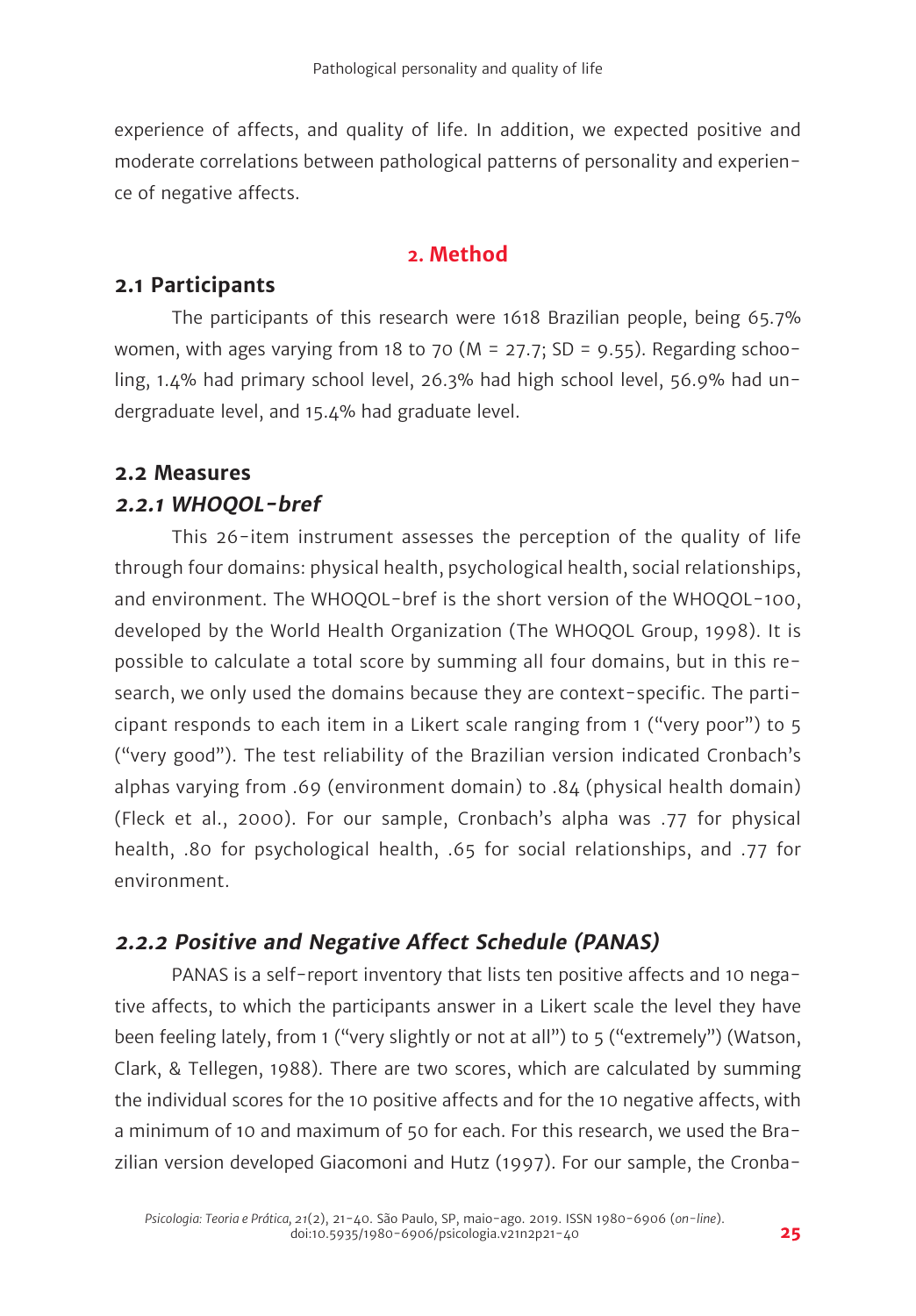ch's alpha was .80 for the positive affects scale, and .87 for the negative affects scale.

#### **2.2.3 Life Satisfaction**

The brief scale contains five phrases that the participants score in a Likert- -type scale from 1 ("strongly disagree") to 7 ("strongly agree"), indicating general satisfaction with life, such as life conditions and achieving goals in life. The scale was originally developed by Diener, Emmons, Larsen, and Griffin (1985), and it produces a final score by summing the scores given for the five items, with a minimum of 5 and maximum of 35. The scale was adapted to Brazilian participants by Zanon, Bardagi, Layous, and Hutz (2014). For our sample, the Cronbach's alpha was .85.

## **2.2.4 Dimensional Clinical Personality Inventory 2**

This self-report inventory for adults, developed in Brazil, was originally based on Millon's personality theory and axis II from DSM-IV (Carvalho & Primi, 2015), and was aimed to be used for clinical purposes. In our research, we use a revised version, the IDCP-2 (Carvalho & Primi, 2018), which is composed by 206 items that the participant answers in a Likert-type scale in a range from 1 ("nothing, it has nothing to do with me") to  $4$  ("very, it has a lot to do with me"). There are 47 factors representing 12 dimensions (Dependency, Aggressiveness, Mood Instability, Eccentricity, Attention Seeking, Distrust, Grandiosity, Isolation, Criticism Avoidance, Self-sacrifice, Conscientiousness, and Inconsequence). Only two items are shared between dimensions, i.e., one item is both in Attention Seeking and Grandiosity dimensions, respecting the manipulation trait, and one item is both in Eccentricity and Criticism Avoidance, related to preference for being alone.

In addition, there are six clinical questions at the end of the IDCP-2, to which the participant answers "Yes" or "No". These questions are related to existence of psychiatric diagnosis, participation in therapy (psychological or psychiatric), and experience of suicidal thoughts. For our sample, the Cronbach's alphas of the domains varied from .83 to .91. Previous studies (Carvalho & Sette, 2017; Carvalho & Silva, 2016) showed coherent correlations between IDCP-2 dimensions and factors with Personality Inventory for DSM-5 (Krueger, Derringer, Markon, Watson, & Skodol, 2012).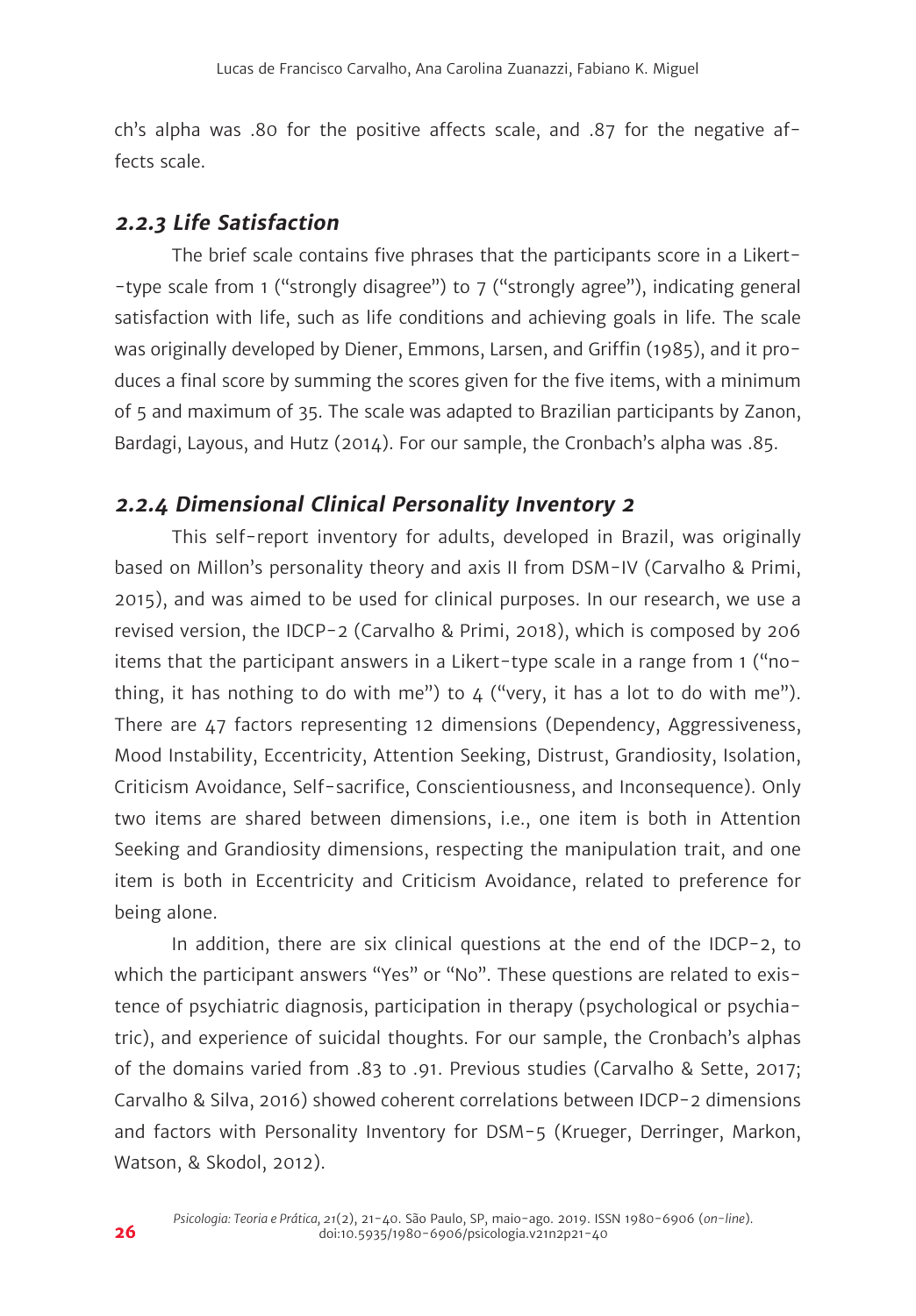#### **2.3 Procedures**

The research was approved by the Committee of Ethics in Research of the State University of Londrina. People were invited to participate via social networks. All administration happened online. The participants were first shown the Free Consent Term. The term was accepted by clicking the acceptance button, which then (and only then) showed the instruments to be answered. Half of the sample answered IDCP-2 first, and then the quality of life instruments in the following order: WHOQOL, PANAS, and Life Satisfaction. The other half of the sample answered first the quality of life instruments in the same order, and then the IDCP-2.

## **2.4 Data Analysis**

To verify the magnitudes of association between pathological personality traits and quality of life, we used Pearson correlations between IDCP-2 domains and the other measures (WHOQOL, PANAS, and Life Satisfaction). To further understand the results, in the cases in which it was appropriated and needed, we calculated correlations between IDCP-2 factors and the life quality measures, as it helped to understand the correlations with the IDCP-2 dimensions better. We supplemented the effect size cutoff for correlations with power analysis in G\*Power 3.1. For that, we inputted power ≥ .80, N = 275, p  $\leq$  .05, finding an expressive effect size starting from .17. We also used Hemphill20 for interpretation purposes.

To understand how personality traits relate to life quality better, we conducted logistic and multiple regressions, depending on the variables to be predicted, using Wald forward method, with IDCP-2 scores as independent variables, aiming to predict life quality measures. We also controlled for gender and age. Four dependent variables were studied separately: score of positive affect from PANAS; score of life satisfaction; total score of WHOQOL (i.e., the sum of all four scales); and a variable called clinical sociodemographic related to the six clinical questions at the end of IDCP-2 (in this case, the logistic regression was used). The clinical sociodemographic variable was scored zero for participants that answered "No" to all questions, and one for participants that answered "Yes" to at least one question. We also generated graphs to help visualize the results. For that, we dichotomized the other three variables (i.e., positive PANAS, life satisfaction, and WHOQOL), scoring zero for the lower quartile and one for the upper quartile.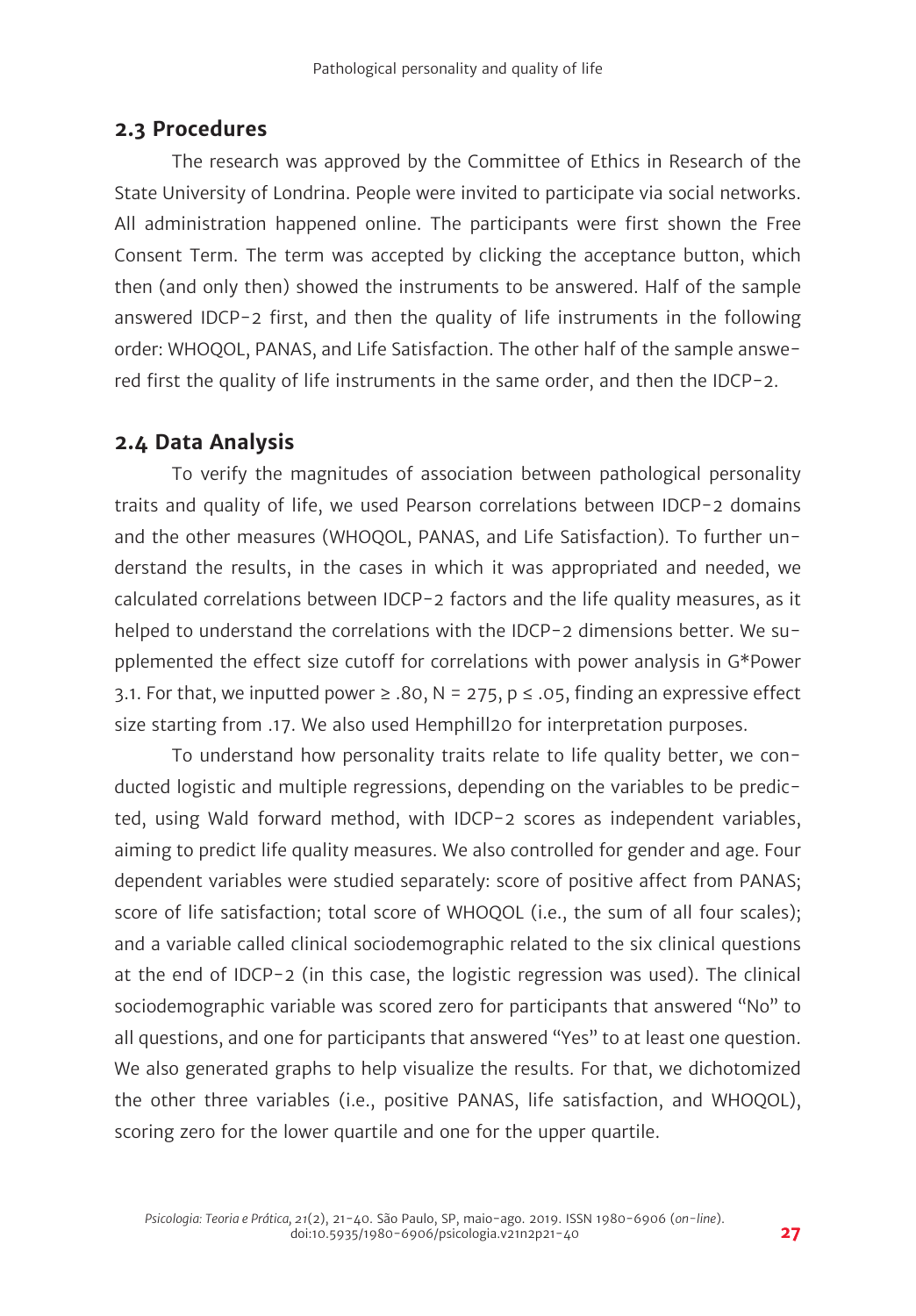#### **3. Results**

Initially we correlated the IDCP-2 dimensions with the quality of life measures (WHOQOL, PANAS and Life Satisfaction). The results are in Table 3.1.

|                          | <b>WHOQOL</b><br><b>Physical</b> | <b>WHOQOL</b><br><b>Psycholo-</b><br>gical | <b>WHOQOL</b><br><b>Social</b> | <b>WHOQOL</b><br><b>Ambient</b> | <b>PANAS+</b> | <b>PANAS-</b> | Life<br><b>Satisfaction</b> |
|--------------------------|----------------------------------|--------------------------------------------|--------------------------------|---------------------------------|---------------|---------------|-----------------------------|
| Dependency               | $-39**$                          | $-58**$                                    | $-39**$                        | $-30**$                         | $-.44***$     | $.58**$       | $-.41**$                    |
| Aggressiveness           | $-.20**$                         | $-.25***$                                  | $-.22**$                       | $-.15***$                       | $-.05$        | $.25***$      | $-.20**$                    |
| Mood Instability         | $-.47**$                         | $-.66**$                                   | $-.42**$                       | $-37**$                         | $-38**$       | $.66***$      | $-.43**$                    |
| Eccentricity             | $-30**$                          | $-34**$                                    | $-35***$                       | $-.24***$                       | $-.22**$      | $.34***$      | $-.26**$                    |
| <b>Attention Seeking</b> | $-.13**$                         | $-.11**$                                   | $-.05$                         | $-.06$                          | $.09*$        | $.19**$       | $-.066$                     |
| Distrust                 | $-.25***$                        | $-35***$                                   | $-36**$                        | $-.24**$                        | $-.12**$      | $.31***$      | $-.23**$                    |
| Grandiosity              | $-.08*$                          | $-.04$                                     | $-.16**$                       | $-.05$                          | $.13***$      | .03           | $-.03$                      |
| Isolation                | $-.24**$                         | $-34**$                                    | $-35***$                       | $-.22**$                        | $-30**$       | $.32**$       | $-.29**$                    |
| Criticism Avoidance      | $-.41**$                         | $-58**$                                    | $-.45***$                      | $-39**$                         | $-.46**$      | $.54***$      | $-38**$                     |
| Self-sacrifice           | $-.42**$                         | $-.63**$                                   | $-.42**$                       | $-36**$                         | $-.43**$      | $.62**$       | $-.50**$                    |
| Conscientiousness        | $-.14**$                         | $-.21**$                                   | $-.24***$                      | $-16**$                         | $-.07$        | $.24***$      | $-.14**$                    |
| Inconsequence            | $-.13**$                         | $-.14**$                                   | $-.13**$                       | $-.08*$                         | $-.01$        | $.14***$      | $-.15***$                   |

| Table 3.1. Correlations between measures of quality of life and IDCP-2 |  |  |
|------------------------------------------------------------------------|--|--|
| domains ( $N = 1618$ ).                                                |  |  |

Note: Effect size expressive from .17 (using power ≥ .80, N = 275, p ≤ .05), calculated in G\*Power 3 and based on Hemphill (2003).

 $*$  p <= .05,  $*$  $*$  p <= .01

Most of the IDCP-2 domains displayed significant and expressive correlation with the other measures (i.e., WHOQL, PANAS, and Life Satisfaction). Almost all correlations were significant. A few domains displayed only low (or few moderate) correlations with life quality, namely, Attention Seeking, Grandiosity, Inconsequence, and Conscientiousness. Higher correlation was between Mood Instability and WHOQOL psychological domain (negative) and PANAS- (positive); the lowest significant (negative) correlation was between Grandiosity and WHOQOL physical domain and Inconsequence and WHOQOL ambient domain. To understand the relation (or lack of it) between these domains and quality of life better, we ran correlation analyses with their factors. The results are shown in Table 3.2.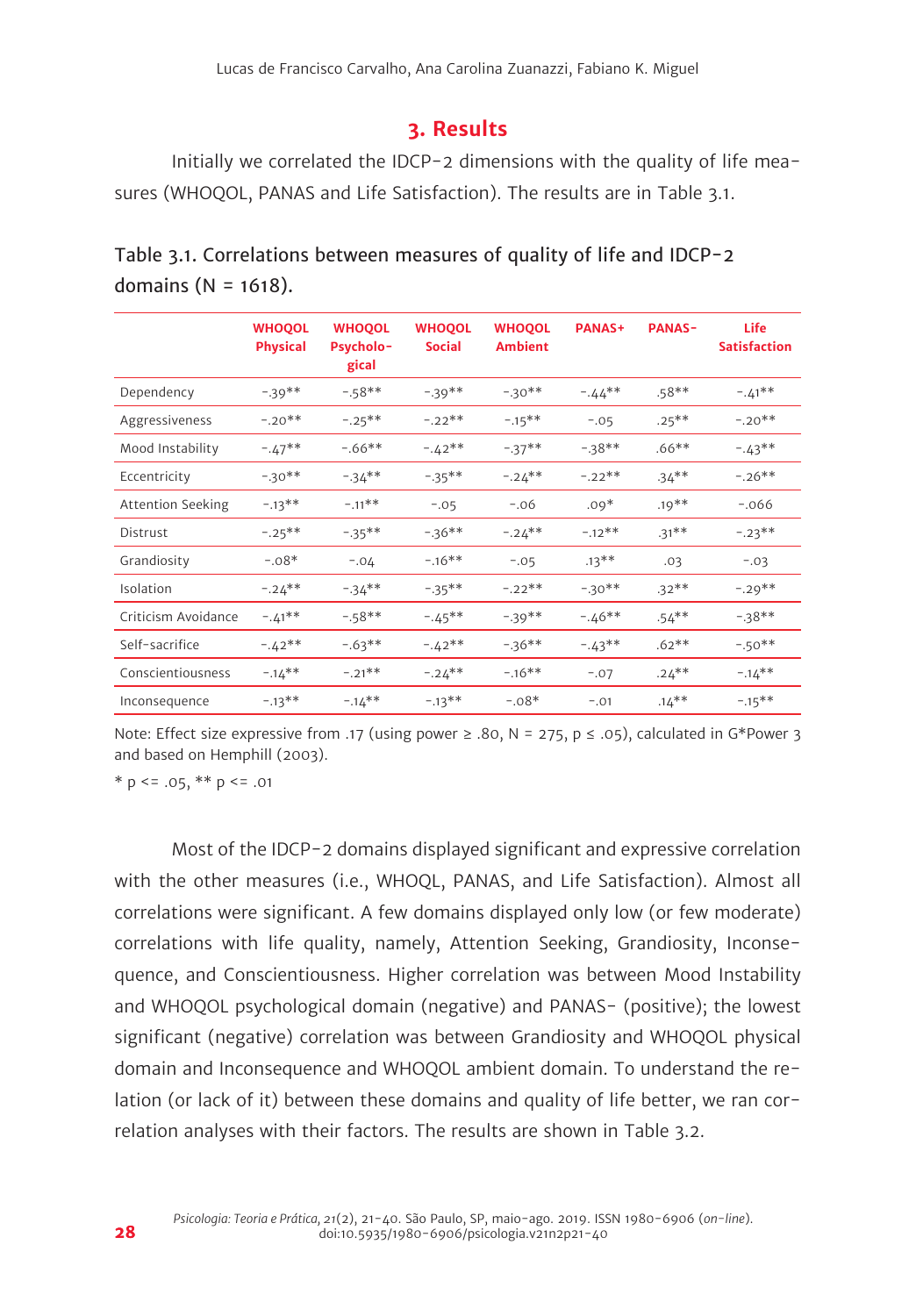|                                    | <b>WHOQOL</b><br><b>Physical</b> | <b>WHOQOL</b><br><b>Psycholo-</b><br>gical | <b>WHOQOL</b><br><b>Social</b> | <b>WHOQOL</b><br><b>Ambient</b> | <b>PANAS+</b> | <b>PANAS-</b> | <b>Life</b><br>Satis-<br>faction |
|------------------------------------|----------------------------------|--------------------------------------------|--------------------------------|---------------------------------|---------------|---------------|----------------------------------|
| $IDCP-2 -$<br>Attention<br>Seeking |                                  |                                            |                                |                                 |               |               |                                  |
| Seduction<br>and<br>Manipulation   | .02                              | $.16**$                                    | $.11***$                       | $.09**$                         | $.25***$      | $-.07$        | $.12**$                          |
| Emotional<br>Intensity             | $-.27**$                         | $-34**$                                    | $-.23**$                       | $-.20**$                        | $-15**$       | $.37***$      | $-.19**$                         |
| Search for<br>Attention            | $-.17**$                         | $-.23**$                                   | $-.17**$                       | $-.09**$                        | $-.03$        | $.25***$      | $-.17**$                         |
| Interpersonal<br>Superficiality    | .06                              | $.12***$                                   | $.18**$                        | .06                             | $.22**$       | $-.06$        | $.09*$                           |
| $IDCP-2$ –<br>Grandiosity          |                                  |                                            |                                |                                 |               |               |                                  |
| Need for<br>Recognition            | $-.16**$                         | $-.24**$                                   | $-.29**$                       | $-.20**$                        | .01           | $.16**$       | $-.20**$                         |
| Superiority                        | $-.01$                           | .06                                        | $-.11**$                       | .01                             | $.19***$      | $-.03$        | .06                              |
| Dominance                          | .03                              | $.15***$                                   | $.08*$                         | $.11***$                        | $.28**$       | $-.12**$      | $.14***$                         |
| Indifference                       | $-.11**$                         | $-.16**$                                   | $-.21**$                       | $-13**$                         | $-.11**$      | $.11**$       | $-14**$                          |
| $IDCP-2$ –<br>Inconsequence        |                                  |                                            |                                |                                 |               |               |                                  |
| Impulsiveness                      | $-.23**$                         | $-30**$                                    | $-.15***$                      | $-.18**$                        | $-.16**$      | $.27***$      | $-.23**$                         |
| <b>Risk Taking</b>                 | $-.03$                           | .02                                        | $-.03$                         | $-.02$                          | $.10*$        | .01           | $-.02$                           |
| Deceitfulness                      | $-.07*$                          | $-0.09**$                                  | $-13**$                        | $-.01$                          | .02           | .07           | $-.11**$                         |
| IDCP-2<br>- Conscienti-<br>ousness |                                  |                                            |                                |                                 |               |               |                                  |
| Need for<br>Routine                | $-.29**$                         | $-36**$                                    | $-.27**$                       | $-19**$                         | $-.28**$      | $.33***$      | $-.20**$                         |
| Concern with<br>Details            | $-.17**$                         | $-.20**$                                   | $-.13**$                       | $-.17***$                       | .01           | $.26**$       | $-12**$                          |
| Thoroughness                       | $.07*$                           | .02                                        | $-.04$                         | $-.02$                          | $.13***$      | .02           | .07                              |
| Workaholic                         | $-.10**$                         | $-13**$                                    | $-.16**$                       | $-.11**$                        | $-.04$        | $.12**$       | $-.09*$                          |
| Self-directed<br>Perfectionism     | $-.15**$                         | $-.19**$                                   | $-.19**$                       | $-15**$                         | $-.10*$       | $.16**$       | $-.15***$                        |
| Emotional<br>Constriction          | $-.01$                           | $-.07*$                                    | $-.20**$                       | $-.07*$                         | $-.07$        | $.12**$       | $-.12**$                         |

| Table 3.2. Correlations between measures of quality of life and specific IDCP-2 |  |  |  |  |
|---------------------------------------------------------------------------------|--|--|--|--|
| factors (N = 1618).                                                             |  |  |  |  |

Note: Effect size expressive from .17 (using power ≥ .80, N = 275, p ≤ .05), calculated in G\*Power 3 and based on Hemphill (2003).

 $* p \le 0.05$ ,  $* p \le 0.01$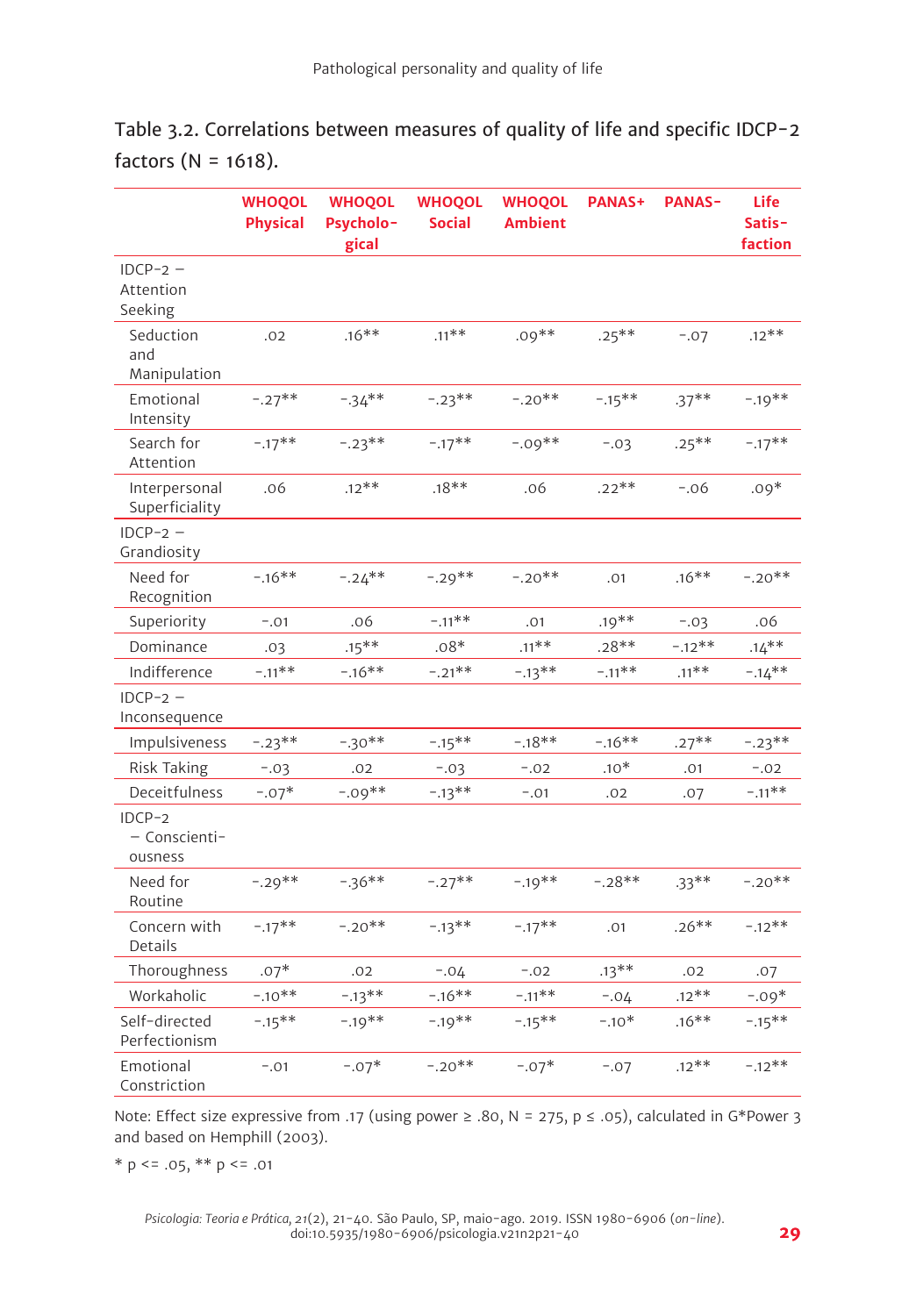It is possible to notice that some of the factors correlate expressively with quality of life (e.g., Emotional Intensity, Impulsiveness, and Need for Routine), while other factors still displayed low correlations. Most of it was significant, from positive and negative .07 (WHOQOL physical domain with Deceitfulness and Thoroughness; WHOQOL psychological domain with Emotional constriction) to .37 (PANAS- with Emotional Intensity).

While the correlations analyses allow the investigation of each IDCP-2 variables relationship with quality of life measures, we also conducted logistic regression analysis predicting groups based on clinical sociodemographic variables, and multiple linear regression analyzes predicting groups based on life satisfaction, positive affects, and quality of life. Table 3.3 presents the results. Collinearity diagnosis based on tolerance and VID showed no need for variables exclusion. Controlling for gender and age was not significant in the model, i.e., it did not predict quality of life. For the clinical sociodemographic variable, r2Nagelkerke was .39, predicted by Mood Instability, Eccentricity, and Conscientiousness, with the latter associating negatively. For Life Satisfaction, r2Nagelkerke was .27, predicted by Self-sacrifice, Isolation, and Conscientiousness, with the latter associating positively. For PANAS positive affects, r2Nagelkerke was .32, negatively predicted by Criticism Avoidance, Dependency, Isolation, and Self-sacrifice, and positively by Grandiosity, Conscientiousness, and Attention Seeking. For the general life quality (sum of WHOQOL scores), r2Nagelkerke was .48, predicted negatively by Mood Instability, Self-sacrifice, Criticism Avoidance, and Isolation, and positively by Conscientiousness and Attention Seeking.

|                              | в        | S.E. | Wald   | df | Sig.    |
|------------------------------|----------|------|--------|----|---------|
| Clinical<br>sociodemographic |          |      |        |    |         |
| Mood Instability             | 3.065    | .389 | 62.054 |    | < 0.001 |
| Eccentricity                 | .958     | .401 | 5.717  |    | .017    |
| Conscientiousness            | $-1.281$ | .445 | 8.286  |    | .004    |
| Life satisfaction            |          |      |        |    |         |

Table 3.3. Multiple and logistic regression analyses predicting four variables from IDCP-2 domains  $(N = 1618)$ .

(*continue*)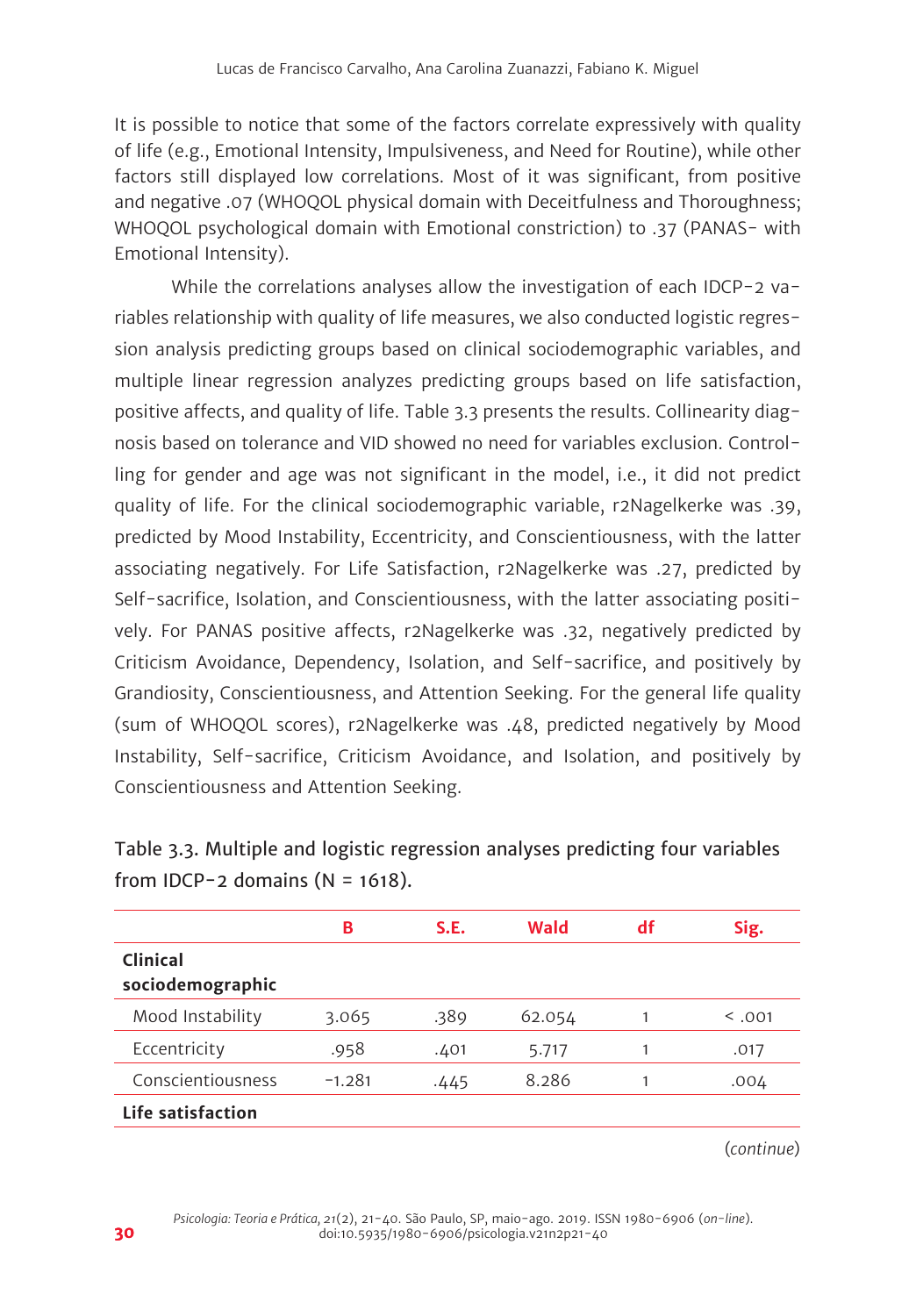| Table 3.3. Multiple and logistic regression analyses predicting four variables |
|--------------------------------------------------------------------------------|
| from IDCP-2 domains ( $N = 1618$ ). (conclusion)                               |

|                          | в       | S.E. | Wald | df  | Sig.    |
|--------------------------|---------|------|------|-----|---------|
| Self-sacrifice           | $-.467$ | .393 |      |     | < 0.001 |
| Isolation                | $-.196$ | .496 |      |     | < .001  |
| Conscientiousness        | .098    | .645 |      |     | .016    |
| <b>PANAS+</b>            |         |      |      |     |         |
| Criticism Avoidance      | $-.237$ | .641 |      |     | < .001  |
| Grandiosity              | .135    | .590 |      |     | .006    |
| Self-sacrifice           | $-.155$ | .632 |      |     | .008    |
| Isolation                | $-.184$ | .621 |      |     | < 0.001 |
| Conscientiousness        | .130    | .671 |      |     | .003    |
| Dependency               | $-.187$ | .652 |      |     | .002    |
| <b>Attention Seeking</b> | .126    | .514 |      | - - | .004    |
| Life quality             |         |      |      |     |         |
| Mood Instability         | $-365$  | .671 |      |     | < .001  |
| Criticism Avoidance      | $-.181$ | .706 |      |     | < 0.001 |
| Self-sacrifice           | $-.244$ | .568 |      |     | < 0.001 |
| Attention Seeking        | .089    | .442 |      |     | < 0.001 |
| Conscientiousness        | .118    | .662 |      |     | < 0.001 |
| Isolation                | $-.118$ | .607 |      |     | .001    |

To illustrate the relation between the twelve IDCP-2 domains and the four predicted life quality variables, we generated graphs for the two groups. Figure 3.1 presents the graphs.

According to what was observed in the tables, in almost all the cases the clinical group presented a higher score in comparison to the non-clinical group. Higher discrepancies were observed for clinical sociodemographic comparisons.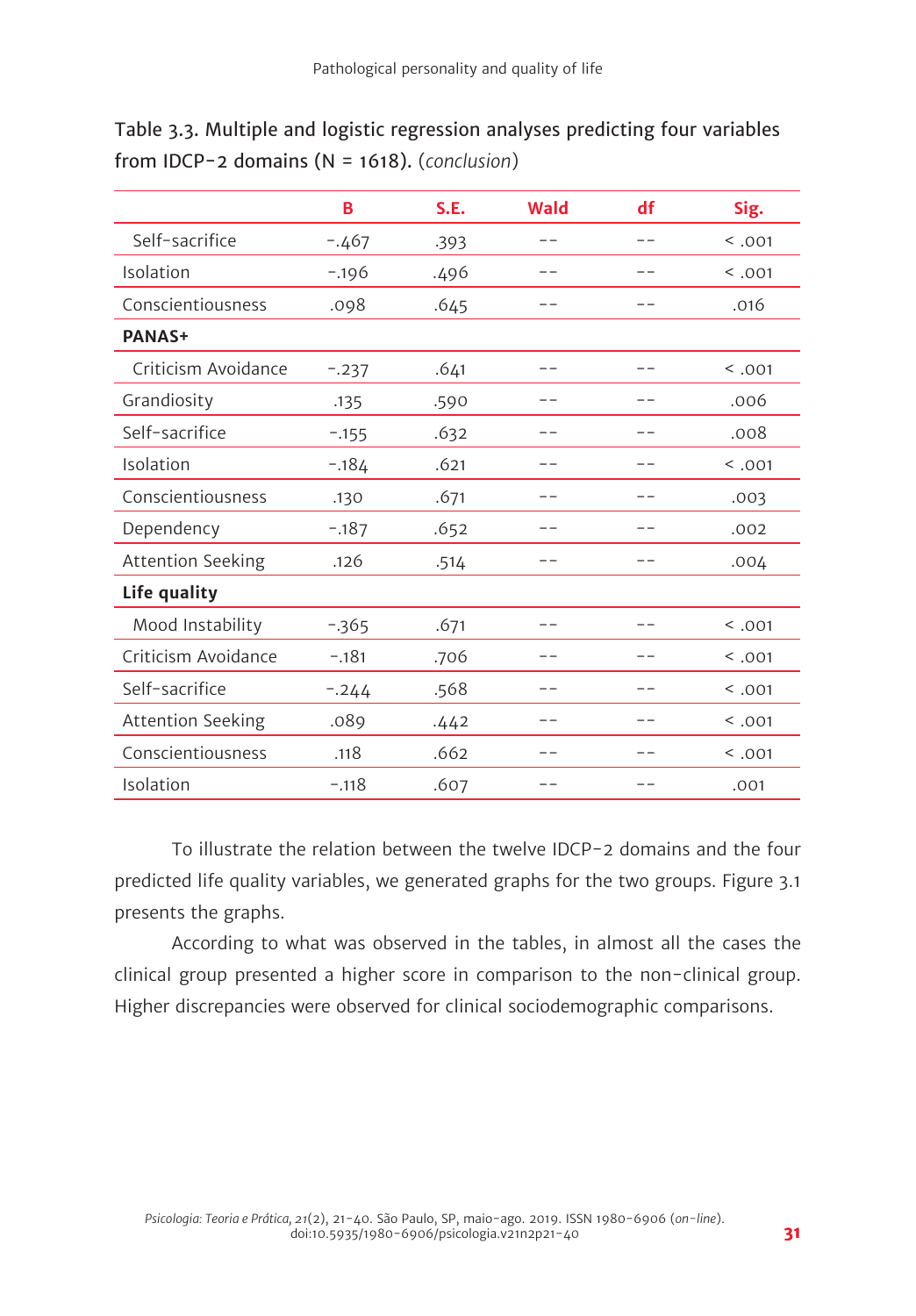

Criticism Avoidance; 10 = Self-sacrifice; 11 = Conscientiousness; and 12 = Inconsequence.

*Psicologia: Teoria e Prática, 21*(2), 21-40. São Paulo, SP, maio-ago. 2019. ISSN 1980-6906 (*on-line*). doi:10.5935/1980-6906/psicologia.v21n2p21-40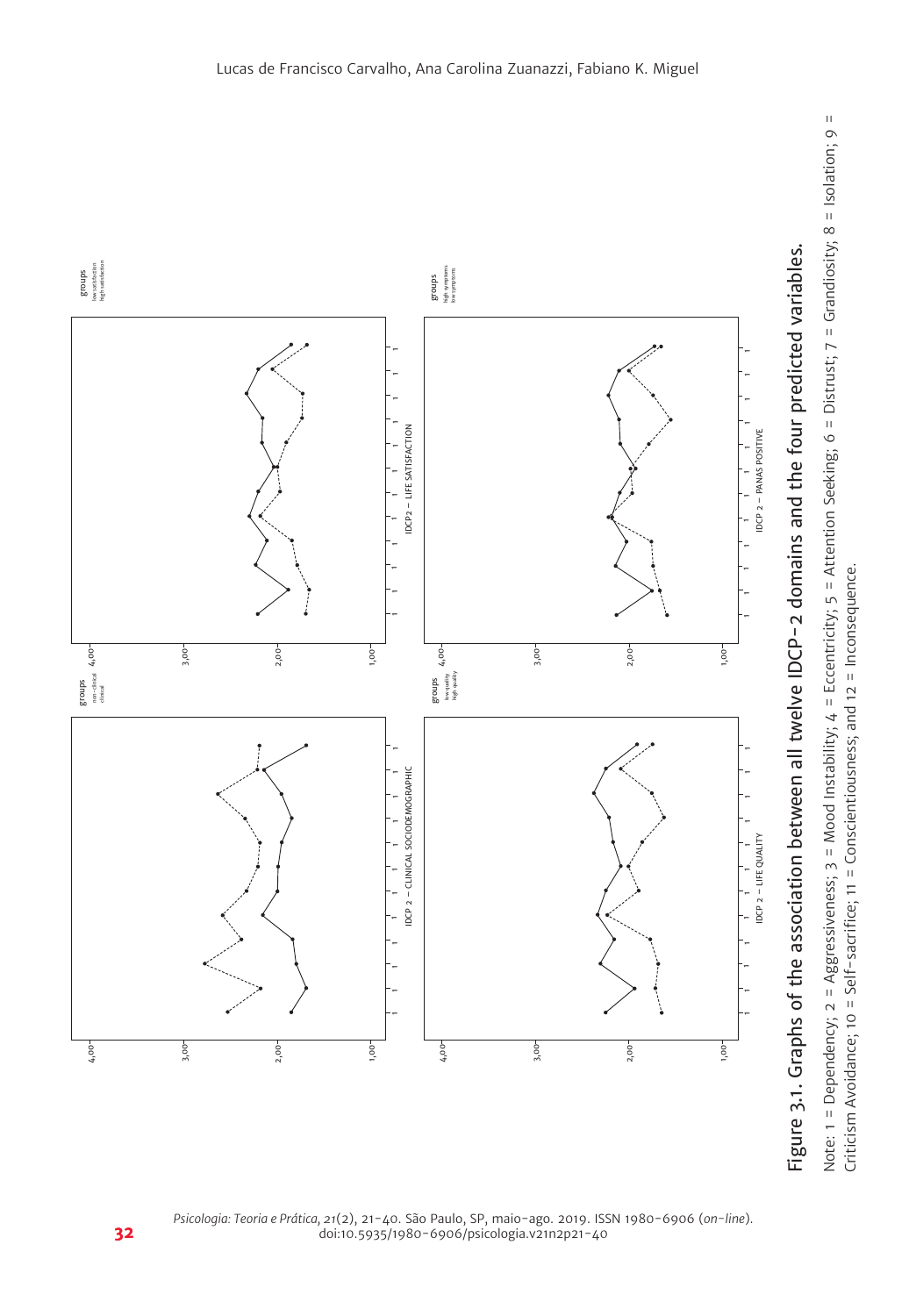## **4. Discussion**

As argued in the present study, measures assessing pathological traits of personality are expected to discriminate people with high and low indicators of quality of life. Based on that, we tested the discriminative capacity of the IDCP-2 (Carvalho & Primi, 2018). As hypothesized (Cloninger & Zohar, 2011; Farrand & Woodford, 2013; Huang et al., 2017; Narud, Mykletun, & Dahl, 2005), the general trends were negative correlations between the dimensions of IDCP-2 with most factors from the other measures, as they evaluate positive attributes (i.e., life satisfaction, quality of life and positive experience of affects). The exception, albeit still coherent considering the constructs implicated, was the positive association between personality and PANAS-, an indicator of negative affects (Giacomoni & Hutz, 1997). These results directly indicate validity evidences for the IDCP-2 dimensions, as a high correlation in this measure should represent low levels of quality of life, life satisfaction, and positive affects. Moreover, findings observed for correlations were consistent with those found in regression analyses and group comparisons. Accordingly, IDCP-2 could be used as an indicator of the absence or the lack of these positive outcomes. Mostly, we found that presenting high scores on Mood Instability, Self-sacrifice and Isolation (and to a lesser degree, Criticism Avoidance) and low scores on Conscientiousness (and to a lesser degree, Attention Seeking), is an indicative of poor quality of life, as it is discussed in the next paragraphs.

Regarding the correlations, attending to the effect size cutoff criteria (i.e., r ≥ .17), the highest effects from the quality of life measure (WHOQOL-bref) were observed for the psychological factor, correlating mainly with Mood Instability, Self-sacrifice, Dependency, and Criticism Avoidance. Probably these correlations are explained by the internalizing aspect (Kotov et al., 2017) as a common ground underlying these indicators. The same can be hypothesized for PANAS and Life Satisfaction measures, as they seem to be more related to aspects of the self than relational attributes, and similar patterns of correlations were also observed in this research.

Only two dimensions of IDCP-2 did not correlate with the other measures, Grandiosity and Inconsequence, with Attention Seeking showing one expressive correlation (i.e., PANAS-). Maybe the explanation for Grandiosity and Attention Seeking dimensions is the same, as both are related to need to be admired (Carva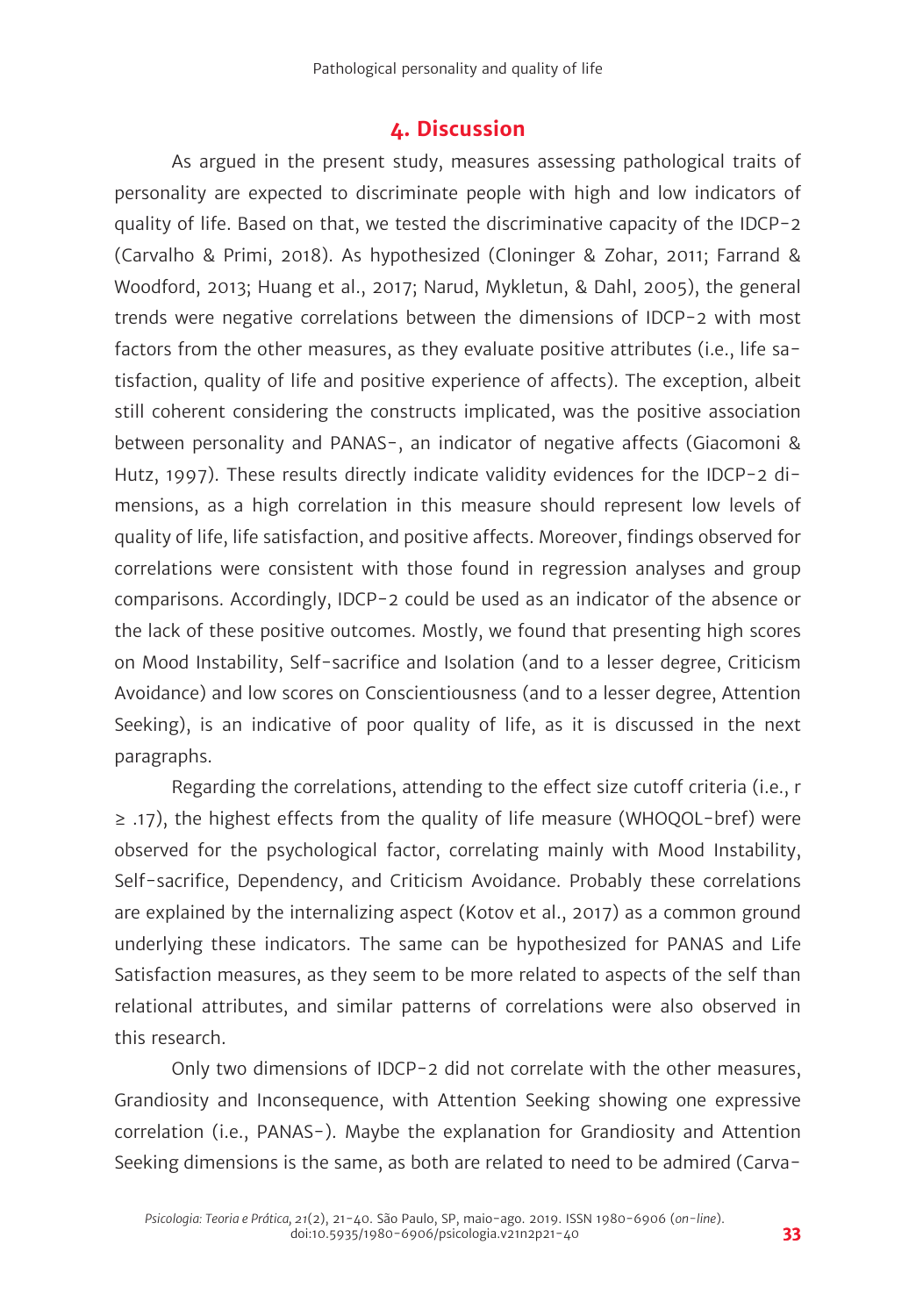lho, Sette, Capitão, & Primi, 2014; Hemphill, 2003), which also applies to the narcissistic personality disorder and histrionic personality disorder (American Psychiatric Association, 2013), the most related personality disorders in these dimensions. In general, the symptoms related to these pathological personality patterns are assessed through their social relationships, as seduction, manipulation, and dominance (American Psychiatric Association, 2013; Millon, 2011). As the measures we administered are more related to self-attributes and less to social relationships, maybe the effect sizes tend to be low, reflecting the small correspondence between these patterns and psychological positive attributes mainly associated with the self. Corroborating this hypothesis, in Table 3.2 we found the social factor from quality of life measure showing significant correlations with Grandiosity and Attention Seeking dimensions.

Moreover, concerning the Inconsequence dimension, the correlations on factor levels showed the Impulsiveness factor as the one with the highest correlations with the positive measures, and also with the negative one (i.e., PANAS-). The impulsivity trait of personality is recognized to bring substantial decrease in the quality of life, especially as part of a personality disorder, as borderline or antisocial (Carvalho, Sette, & Ferrari, 2016; Millon & Grossman, 2007a, 2007b). The other two factors, Risk Taking and Deceitfulness, did not imply a decrease in the quality of life or life satisfaction, which leads to the conclusive that a high score in Inconsequence is not related to high scores in these two traits.

Analyzing the results from the regression analyzes, the IDCP-2 best performance was predicting the groups according to quality of life, probably because the WHOQOL is composed by several factors (The WHOQOL Group, 1998), encompassing more information in comparison to the other measures. Moreover, the clinical sociodemographic variable showed the second highest effect size in prediction, which is desirable in terms of validity evidence (Paris, Chenard-Poirier, & Baskin, 2013), as psychological tests should be able to predict robust external criteria. The graphics in Figure 3.1 corroborate the regression analyzes, as the so-called clinical groups (i.e., the lowest scores in the measures, and affirmative for at least one of the clinical questions) usually presented high scores in IDCP-2 dimensions. Specifically, almost all IDCP-2 dimensions appeared as significant predictors of some of the variables, with the exceptions of Aggressiveness and Inconsequence. As we observed before, two of the three Inconsequence factors were not related to the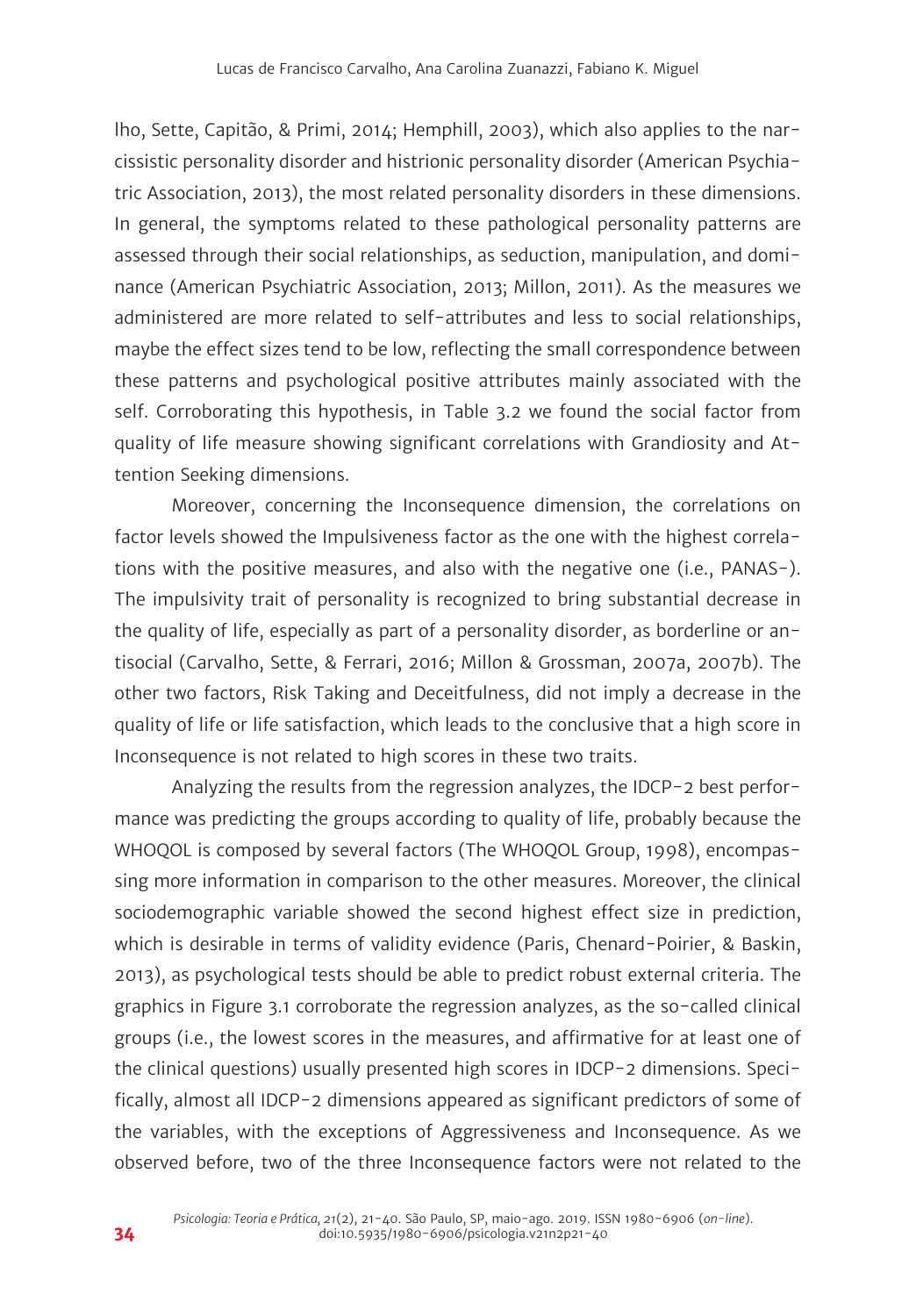positive measures or even the negative one (i.e., PANAS-), so we could not expect this dimension as a good predictor for this variables in the present sample. Both, Aggressiveness and Inconsequence have a common ground related to risk behaviors, more related to violence and antagonism for Aggressiveness, and more related to drug use, unprotected sex behavior, etc. for Inconsequence. These behaviors seem to be less frequently reported, as the mean for these dimensions were the lowest (i.e., M = 1.8 and M = 1.8 versus a range from 2.02 for Eccentricity to 2.32 for Attention Seeking), which could explain why they do not significantly cooperate in predicting the variables.

According to previous studies (Carvalho, Pianowski, & Reis, 2017), we could expect the Mood Instability and Eccentricity domains as substantial predictors, mainly the Mood Instability, as this trait seems to be one of the personality disorders' core (Carvalho, 2017). Regarding the Eccentricity dimension, the contribution of this dimension is not clear, as it comprises characteristics that are more common to the schizotypal and schizoid personality disorders (Patel et al., 2015), comprising interpersonal detachment and eccentric perception/behavior. We suggest further investigations on the role of this dimension as a common component of the pathological personality manifestations in the different personality disorders.

Furthermore, in the three cases in which Conscientiousness was sustained in the regression model, its direction was contrary to other dimensions, such as Mood Instability and Eccentricity, and was in the same direction as Attention Seeking. This pattern, only observed in the models considering several traits at the same time (but not observed in one by one correlations), can occur as an effect related to the measurement of pathological traits, mainly Conscientiousness and Attention Seeking, as discussed previously in literature (Carvalho, Pianowski, Silveira, Bacciotti, & Vieira, 2016; Carvalho, Souza, & Primi, 2014). Indeed, these pathological traits tend to seem less impaired in comparison to other pathological traits. The Conscientiousness and Attention Seeking dimensions composing the IDCP-2 were revised in order to not present this issue (Carvalho, Sette et al., 2014; Carvalho, Souza et al., 2014), but future studies should focus on verifying whether it is still occurring or not.

In the search for understanding these results, we also proceed to correlations between Conscientiousness factors and Attention Seeking factors (Table 3.2). Need for Routine was the IDCP-2 factor from Conscientiousness that presented the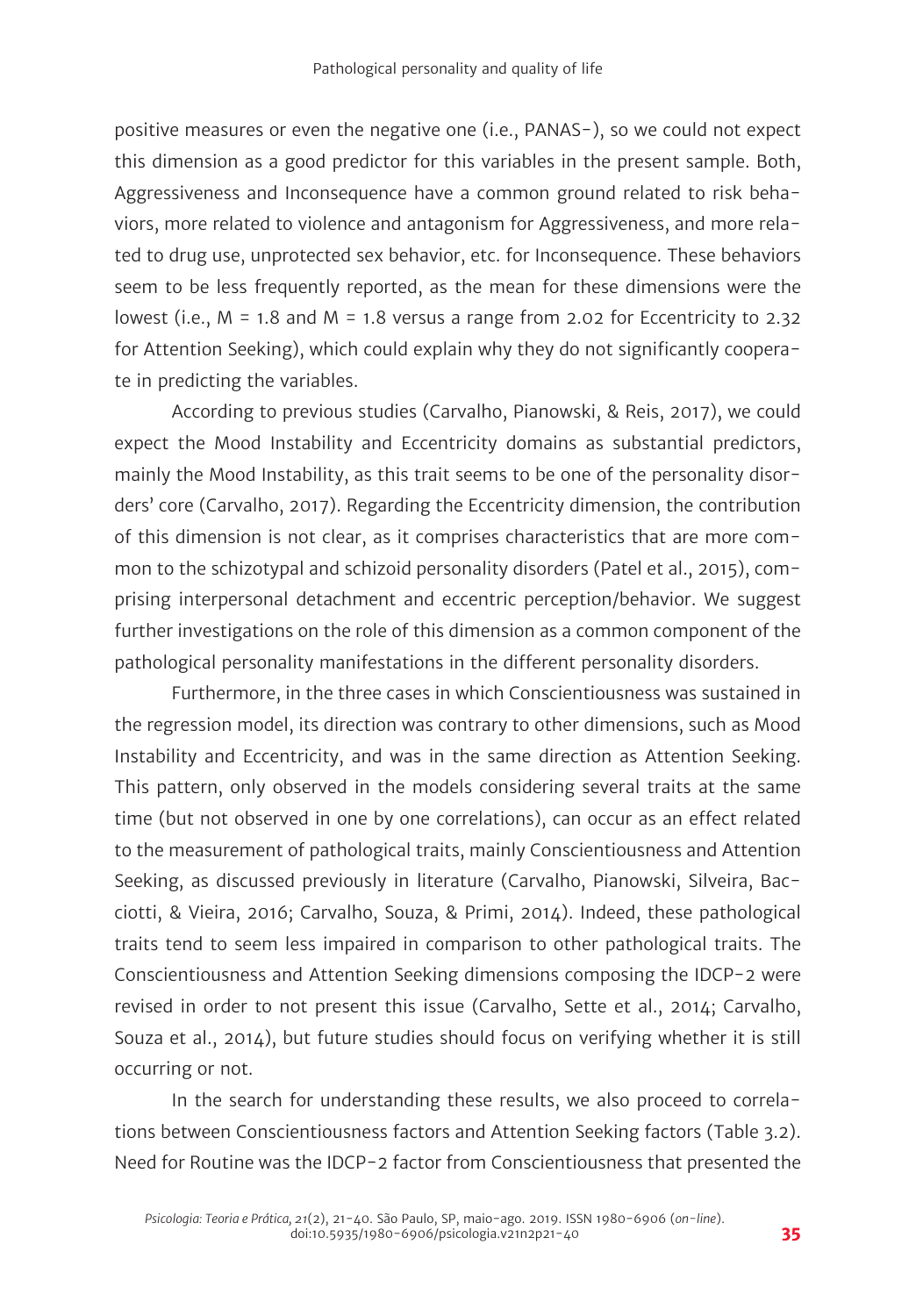highest correlations with the other measures, all of them above .17. However, the other factors showed poor correlations. Need for Routine is related to a clear preference for regularity in daily life, without changes in habits. It is related to what Millon (2011) called adaptive inflexibility, one of the main aspects of personality disorders, i.e., the tendency to neglect alternative strategies to achieve goals. Something similar was observed for Attention Seeking factors, as Emotional Intensity showed the highest correlations followed by Search for Attention, while the others did not correlate in general. Future studies should verify if the same pattern observed in the present work is replicated.

Similar to Conscientiousness and Attention Seeking, the Grandiosity dimension also presented an unexpected pattern in the prediction of PANAS+, showing an opposite direction in relation to the other personality dimensions. Although not expected, traits encompassed by the Grandiosity dimension (e.g., need for recognition) are closely related to traits from the Attention Seeking dimension (e.g., search for attention). Moreover, traits from these dimensions share a higher latent construct (Kotov et al., 2017), and they are also linked as criteria for narcissistic and histrionic personality disorders (APA, 2013). Studies trying to replicate the present findings should take into consideration the associations between traits from Grandiosity and Attention Seeking dimensions.

The generalizability of the results should be weighted according to the main limitations of the research. All measures were based on self-report and all measures were administered only once, thus the risk of the results being influenced by the common method bias is substantial. Furthermore, the measures were administered only in the general population, thus maybe the observed patterns could change at some level in samples composed mainly by psychiatric patients, specifically those presenting personality disorders diagnoses, considering the nature of IDCP-2.

#### **References**

Acquadro, C., Conway, K., Hareendran, A., & Aaronson, N. (2008). Literature review of methods to translate health-related quality of life questionnaires for use in multinational clinical trials. *Value in Health*, *11*(3), 509–521. doi:10.1111/j.1524-4733.2007.00292.x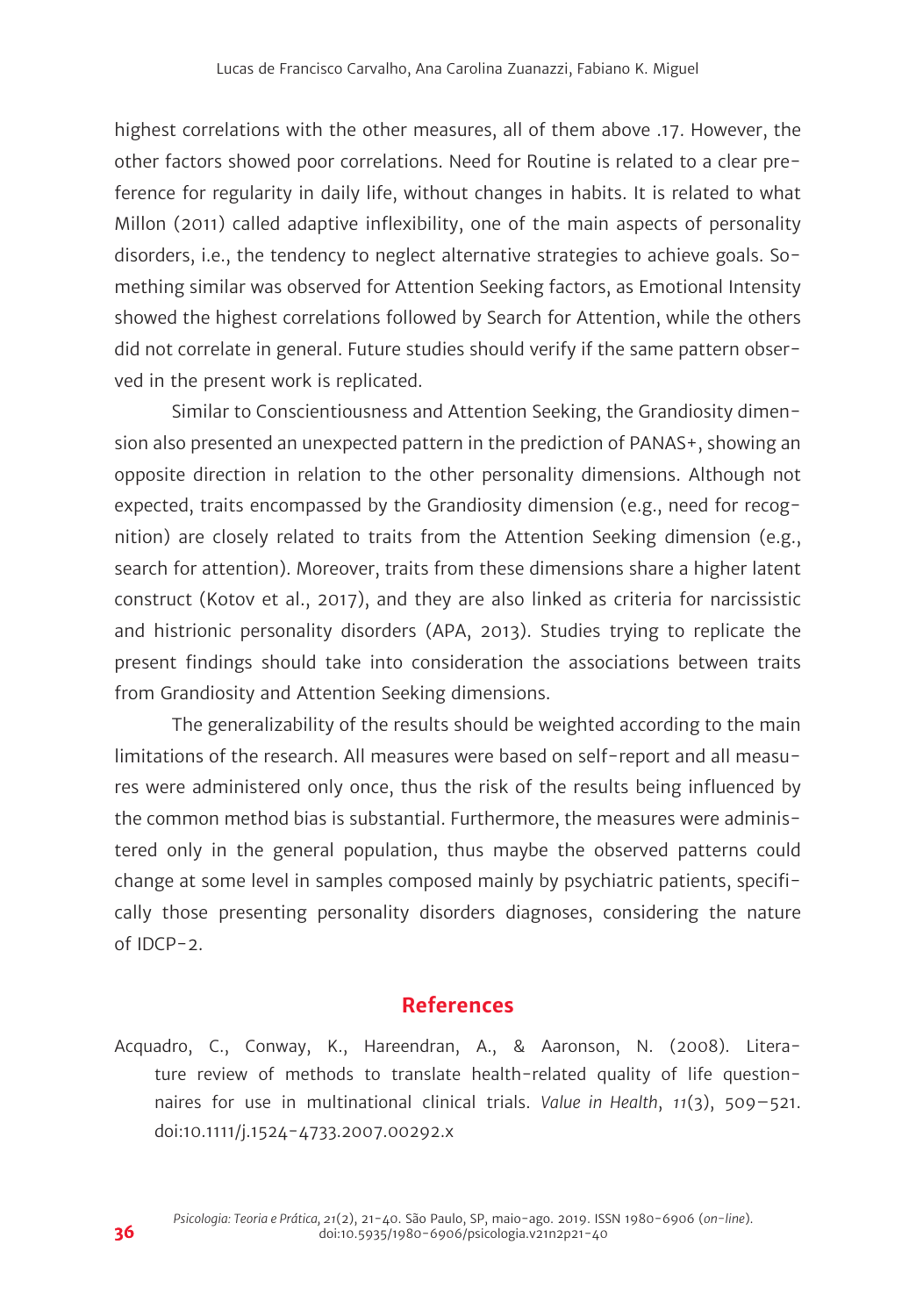- Anderson, J. L., & Sellbom, M. (2018). Evaluating the DSM-5 Section III personality disorder impairment criteria. *Personality Disorders: Theory, Research, and Treatment*, *Online First Publication, 9*(1), 51–61. doi:10.1037/per0000217
- American Psychiatric Association (2013). *Diagnostic and Statistical Manual of Mental Disorders, Fifth Edition (DSM-5)*. Arlington: American Psychiatric Publishing.
- Brief, A. P., Butcher, A. H., George, J. M., & Link, K. E. (1993). Integrating bottom-up and top-down theories of subjective well-being: The case of health. *Journal of Personality and Social Psychology*, *64*(4), 646–653.
- Brunault, P., Champagne, A.-L., Huguet, G., Suzanne, I., Senon, J.-L., Body, G., … Camus, V. (2016). Major depressive disorder, personality disorders, and coping strategies are independent risk factors for lower quality of life in non-metastatic breast cancer patients: Psychological risk factors for lower quality of life after breast cancer. *Psycho-Oncology*, *25*(5), 513–520. doi:10.1002/pon.3947
- Carvalho, L. F. (2017). External validity study of a personality disorders screening in a community sample. *Archives of Clinical Psychiatry (São Paulo), 44*, 40–44.
- Carvalho, L. F., Pianowski, G., & Reis, A. M. (2017). Development and diagnostic accuracy of the screening of the Dimensional Clinical Personality Inventory. *Psicologia: Ciência e Profissão*, *37*(4), 1011–1024. doi:10.1590/1982-3703003082016
- Carvalho, L. F., Pianowski, G., Silveira, F. J., Bacciotti, J. T., & Vieira, P. G. (2016). Eccentricity dimension of the Dimensional Clinical Personality Inventory: Review and psychometric properties. *Estudos de Psicologia*, *21*(4), 359–368. doi:10.5935/1678-4669.20160035
- Carvalho, L. F., & Primi, R. (2015). Development and internal structure investigation of the Dimensional Clinical Personality Inventory. *Psicologia: Reflexão e Crítica*, *28*(2), 322–330. doi:10.1590/1678-7153.201528212
- Carvalho, L. F., & Primi, R. (2018). *Inventário Dimensional Clínico da Personalidade 2 (IDCP-2) e Inventário Dimensional Clínico da Personalidade – versão triagem (IDCP-triagem)*. São Paulo: Pearson.
- Carvalho, L. F., & Sette, C. P. (2017). Revision of the Criticism Avoidance dimension of the Dimensional Clinical Personality Inventory. *Estudos de Psicologia (Campinas)*, *34*, 219–231.
- Carvalho, L. F., Sette, C. P., Capitão, C. G., & Primi, R. (2014). Propriedades psicométricas da versão revisada da dimensão Necessidade de Atenção do Inventário Dimensional Clínico da Personalidade. *Temas em Psicologia*, *22*, 147–160.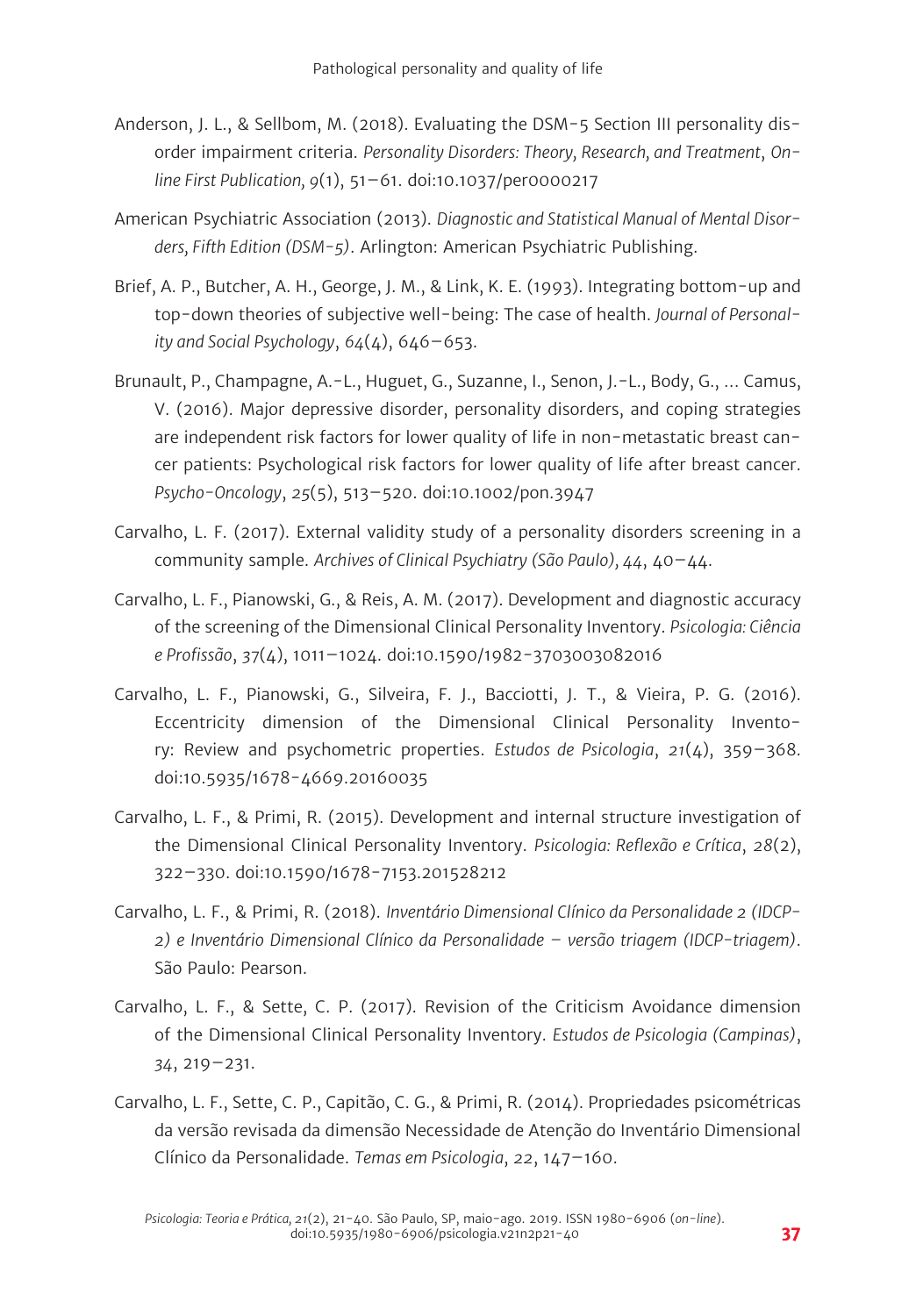- Carvalho, L. F., Sette, C. P., & Ferrari, B. L. (2016). Revision of the grandiosity dimension of the Dimensional Clinical Personality Inventory and verification of its psychometric properties. *Trends in Psychiatry and Psychotherapy*, *1*, 1–9.
- Carvalho, L. F., & Silva, G. F. C. (2016). Review of the Self-sacrifice Dimension of the Clinical Dimensional Personality Inventory. *Psicologia: Reflexão e Crítica*, *29*(6), 1–8. doi:10.1186/s41155-016-0022-z
- Carvalho, L. F., Souza, B. D. B., & Primi, R. (2014). Psychometric properties of the revised conscientiousness dimension of Inventário Dimensional Clínico da Personalidade (IDCP). *Trends in Psychiatry and Psychotherapy*, *36*, 23–31.
- Cella, D. F. (1994). Quality of life: Concepts and definition. *Journal of Pain and Symptom Management*, *9*(3), 186–192. doi:10.1016/0885-3924(94)90129-5
- Cloninger, C. R., & Zohar, A. H. (2011). Personality and the perception of health and happiness. *Journal of Affective Disorders*, *128*, 24–31. doi:10.1016/j.jad.2010.06.012
- Cramer, V., Torgersen, S., & Kringlen, E. (2006). Personality disorders and quality of life. A population study. *Comprehensive Psychiatry*, *47*, 178–184. doi:10.1016/j. comppsych.2005.06.002
- Diener, E., Emmons, R. A., Larsen, R. J., & Griffin, S. (1985). The Satisfaction with Life Scale. *Journal of Personality Assessment*, *49*(1), 71–75. doi:10.1207/s15327752jpa4901\_13
- Farquhar, M. (1995). Definitions of quality of life: A taxonomy. *Journal of Advanced Nursing*, *22*(3), 502–508. doi:10.1046/j.1365-2648.1995.22030502.x
- Farrand, P., & Woodford, J. (2013). Measurement of individualised quality of life amongst young people with indicated personality disorder during emerging adulthood using the SEIQoL-DW. *Quality of Life Research*, *22*, 829–838. doi:10.1007/ s11136-012-0210-y
- Felce, D., & Perry, J. (1995). Quality of life: Its definition and measurement. *Research in Developmental Disabilities*, *16*(1), 51–74. doi:10.1016/0891-4222(94)00028-8
- Fleck, M. P., Louzada, S., Xavier, M., Chachamovich, E., Vieira, G., Santos, L., & Pinzon, V. (2000). Aplicação da versão em português do instrumento abreviado de avaliação da qualidade de vida "WHOQOL-bref." *Revista de Saúde Púlbica*, *34*(2). doi:10.1590/ S0034-89102000000200012
- Giacomoni, C. H., & Hutz, C. S. (1997). A mensuração do bem-estar subjetivo: Escala de afeto positivo e negativo e escala de satisfação de vida. In Interamerican Society of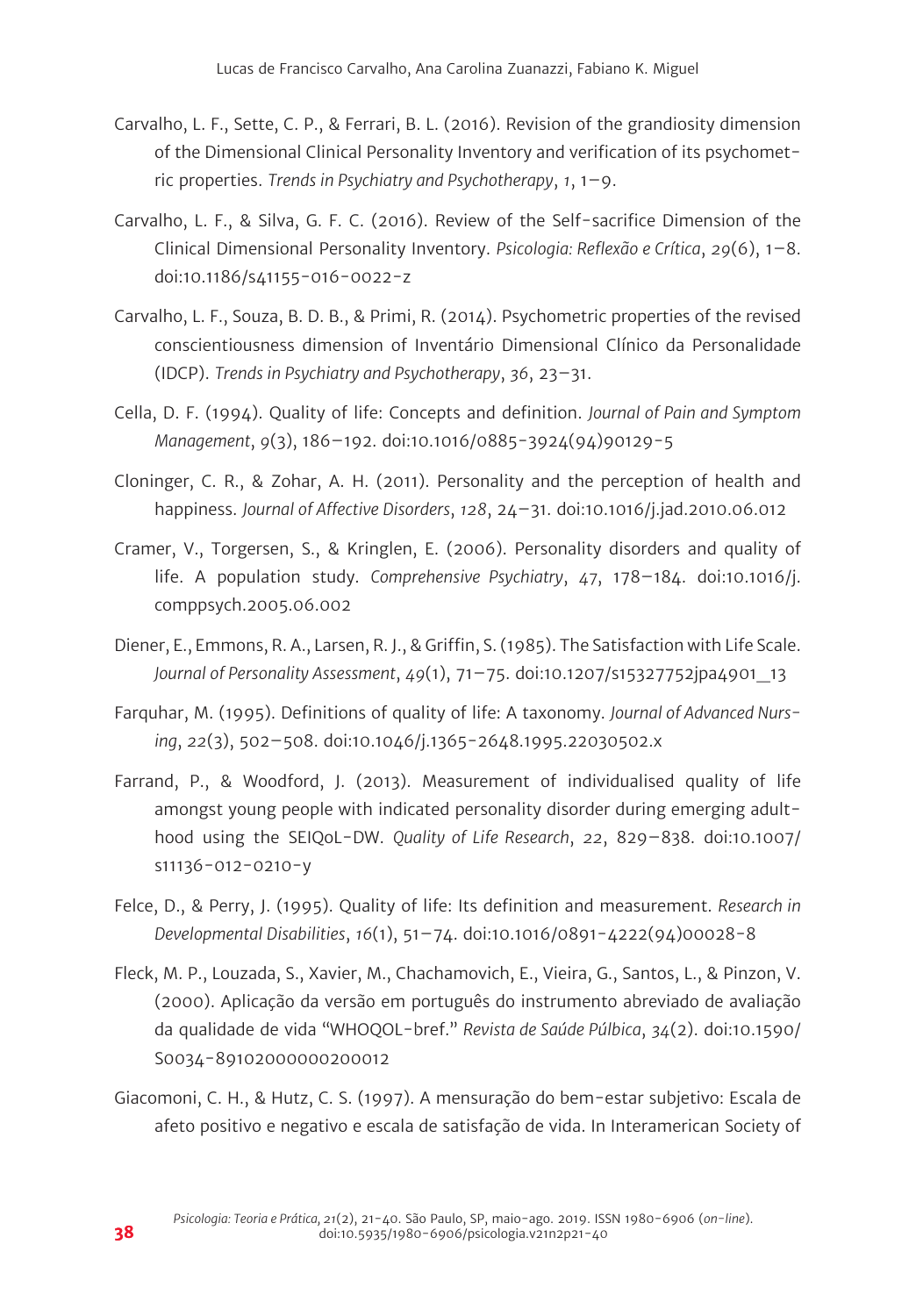Psychology (Ed.), *Proceedings of the XXVI Interamerican Congress of Psychology* (p. 313). São Paulo: IPS.

- Hemphill, J. F. (2003). Interpreting the magnitudes of correlation coefficients. *American Psychologist*, *58*(1), 78–79. doi:10.1037/0003-066X.58.1.78
- Huang, I.-C., Lee, J. L., Ketheeswaran, P., Jones, C. M., Revicki, D. A., & Wu, A. W. (2017). Does personality affect helath-related quality of life? A systematic review. *PLoS ONE*, *12*(3). Doi:10.1371/journal.pone.0173806
- Karimi, M., & Brazier, J. (2016). Health, Health-Related Quality of Life, and Quality of Life: What is the difference? *PharmacoEconomics*, *34*(7), 645–649. doi:10.1007/ s40273-016-0389-9
- Kotov, R., Krueger, R. F., Watson, D., Achenbach, T. M., Althoff, R. R., Bagby, R. M., … Wright, A. G. C. (2017). The Hierarchical Taxonomy of Psychopathology (HiTOP): A Dimensional Alternative to Traditional Nosologies. *Journal of Abnormal Psychology*, *126*(4), 454–477. doi:10.1037/abn0000258
- Krueger, R. F., Derringer, J., Markon, K. E., Watson, D., & Skodol, A. E. (2012). Initial construction of a maladaptive personality trait model and inventory for DSM-5. *Psychological Medicine*, *42*(9), 1879–1890. doi:10.1017/S003329171100267
- Manning, N. (2000). Psychiatric diagnosis under conditions of uncertainty: Personality disorder, science and professional legitimacy. *Sociology of Health & Illness*, *22*(5), 621–639. doi:10.1111/1467-9566.00223
- Millon, T. (2011). *Disorders of personality: Introducing a DSM/ICD spectrum from normal to abnormal*. New Jersey: John Wiley & Sons.
- Millon, T., & Grossman, S. (2007a). *Moderating severe personality disorders*. New Jersey: John Wiley & Sons.
- Millon, T., & Grossman, S. (2007b). *Overcoming resistant personality disorders*. New Jersey: John Wiley & Sons.
- Narud, K., Mykletun, A., & Dahl, A. A. (2005). Quality of life in patients with personality disorders seen at an ordinary psychiatric outpatient clinic. *BMC Psychiatry*, *5*(10). doi:10.1186/1471-244X-5-10
- Paris, J., Chenard-Poirier, M., & Baskin, R. (2013). Antisocial and borderline personality disorders revisited. *Comprehensive Psychiatry*, *54*, 321–325.